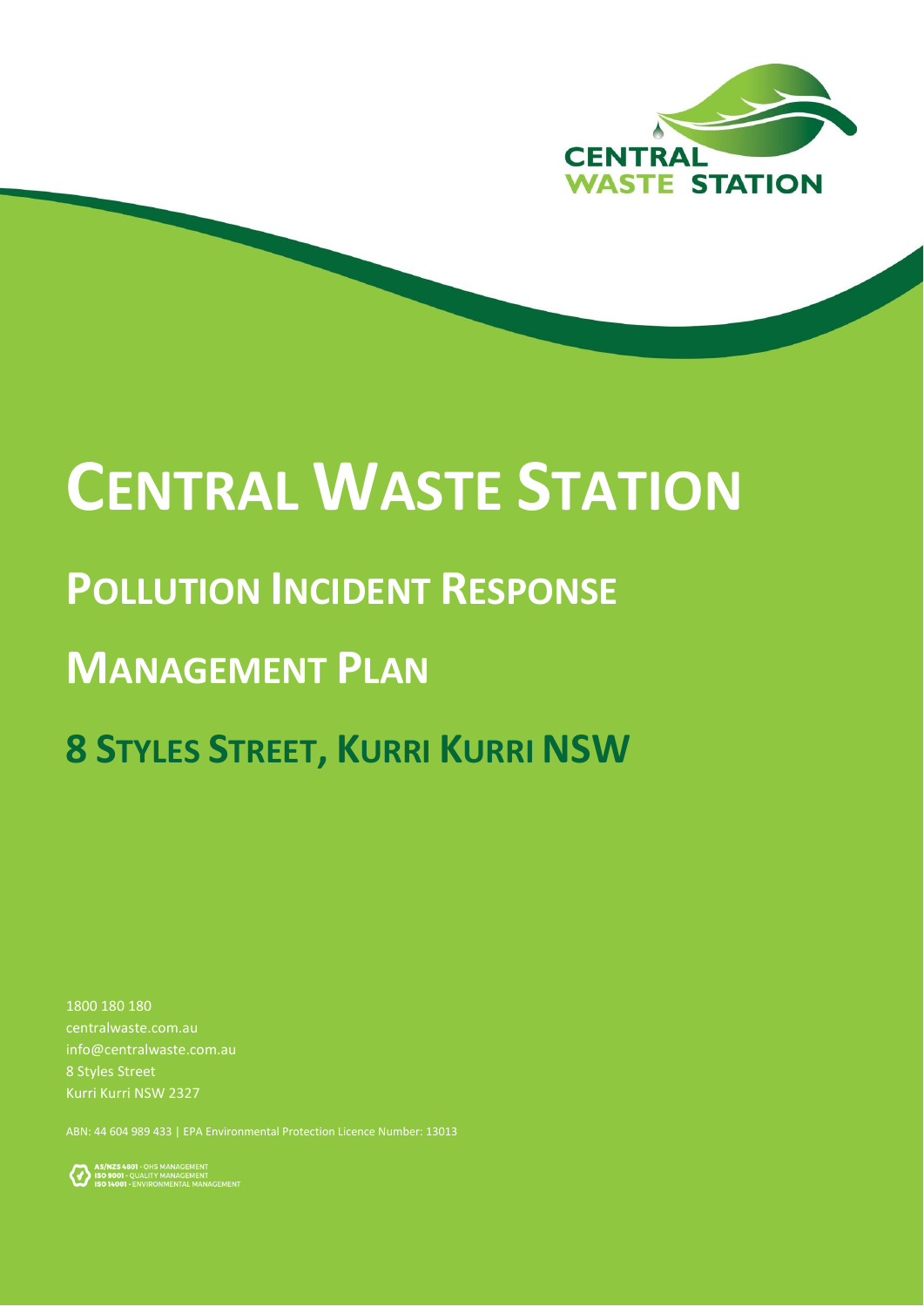

#### $\mathbf{1}$ **CONTENTS**

| $\overline{2}$ |      |  |
|----------------|------|--|
| 3              |      |  |
|                |      |  |
| 4              |      |  |
|                | 4.1  |  |
| 5              |      |  |
| 6              |      |  |
| 7              |      |  |
| 8              |      |  |
| 9              |      |  |
| 10             |      |  |
| 11             |      |  |
|                | 11.1 |  |
| 12             |      |  |
| 13             |      |  |
|                |      |  |

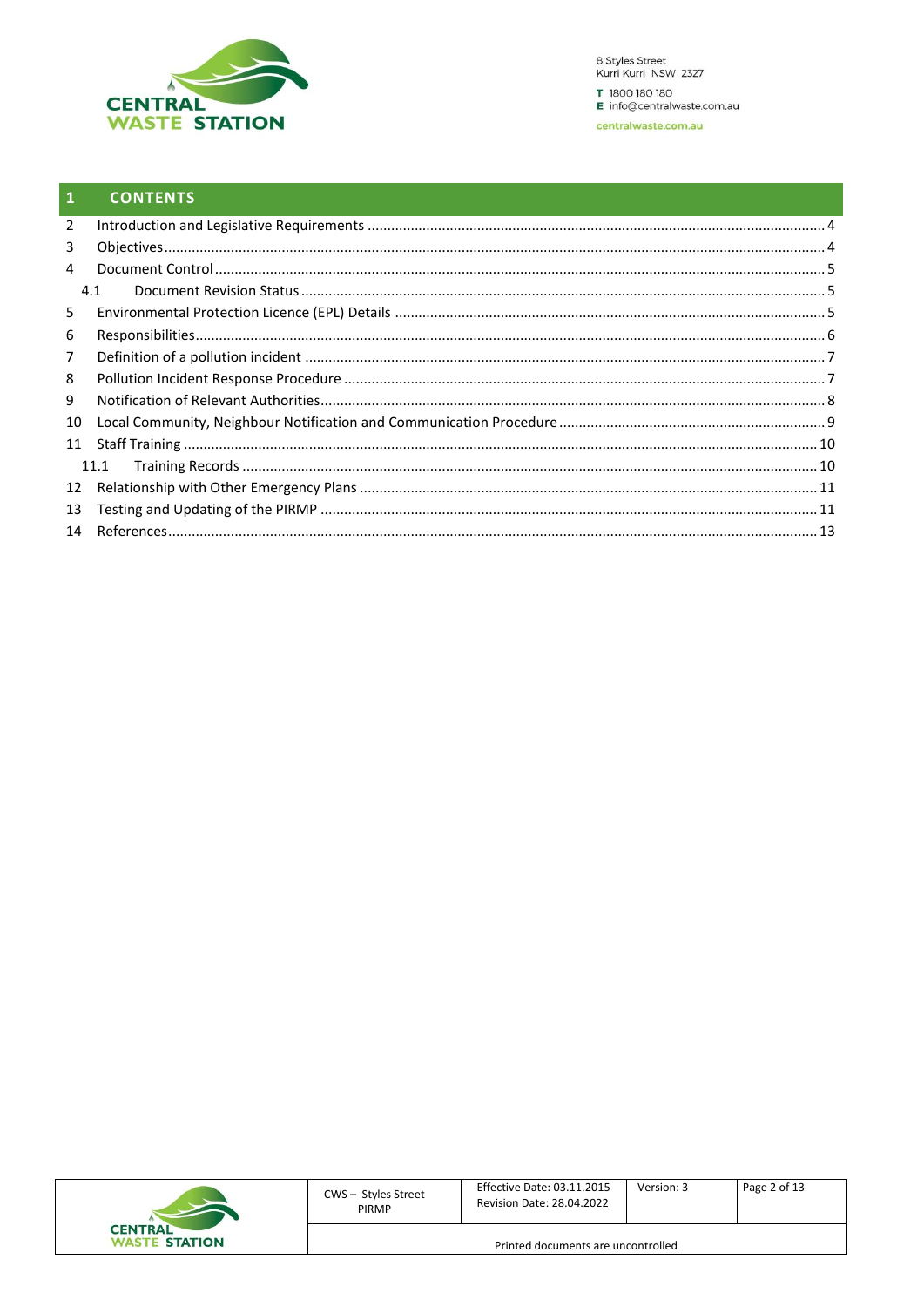

8 Styles Street Kurri Kurri NSW 2327 T 1800 180 180 E info@centralwaste.com.au

#### centralwaste.com.au

#### **Facility Name and Address** Central Waste Station Pty Ltd 8 Styles street, Kurri Kurri NW 2327

| Date of Plan: | <b>Review Plan by:</b> |
|---------------|------------------------|
| November 2015 | February 2023          |

| <b>Date Plan Tested:</b>       | <b>Re-Test Plan By:</b>        |
|--------------------------------|--------------------------------|
| 14 <sup>th</sup> February 2022 | 14 <sup>th</sup> February 2023 |

| <b>Plan Written By:</b>      | <b>Plan Approved By:</b> |
|------------------------------|--------------------------|
| Jack Roxburgh                | Kevin Daly               |
| <b>Environmental Manager</b> | <b>Managing Director</b> |

| <b>Central Waste Contacts</b> |                   |                     |               |  |
|-------------------------------|-------------------|---------------------|---------------|--|
| <b>Title</b>                  | <b>Name</b>       | <b>Office Phone</b> | <b>Mobile</b> |  |
| Director                      | Michael Rogers    | 1800 180 180        | 0412 094 226  |  |
| Director                      | <b>Kevin Daly</b> | 1800 180 180        | 0449 163 056  |  |
| <b>WHS Office</b>             | Michelle Clifford | 1800 180 180        | 0452 562 279  |  |
| <b>Transport Manager</b>      | Damien Peterson   | 1800 180 180        | 0467 349 662  |  |
| <b>Environmental Manager</b>  | Jack Roxburgh     | 1800 180 180        | 0402 597 656  |  |
| Project Manager               | Ray Nielsen       | 1800 180 180        | 0477 887 765  |  |

| <b>Reporting / Emergency Contacts</b>             | Phone                 |
|---------------------------------------------------|-----------------------|
| Central Waste Station Incident/Accident Reporting | For internal use only |
| Police / Fire / Ambulance                         | 000                   |
| <b>EPA Environment Line</b>                       | 131 555               |
| Ministry of Health - Sydney                       | 02 9391 9000          |
| SafeWork                                          | 13 10 50              |
| John Hunter Hospital                              | 02 4921 3000          |
| Lake Macquarie City Council                       | 02 4921 0333          |

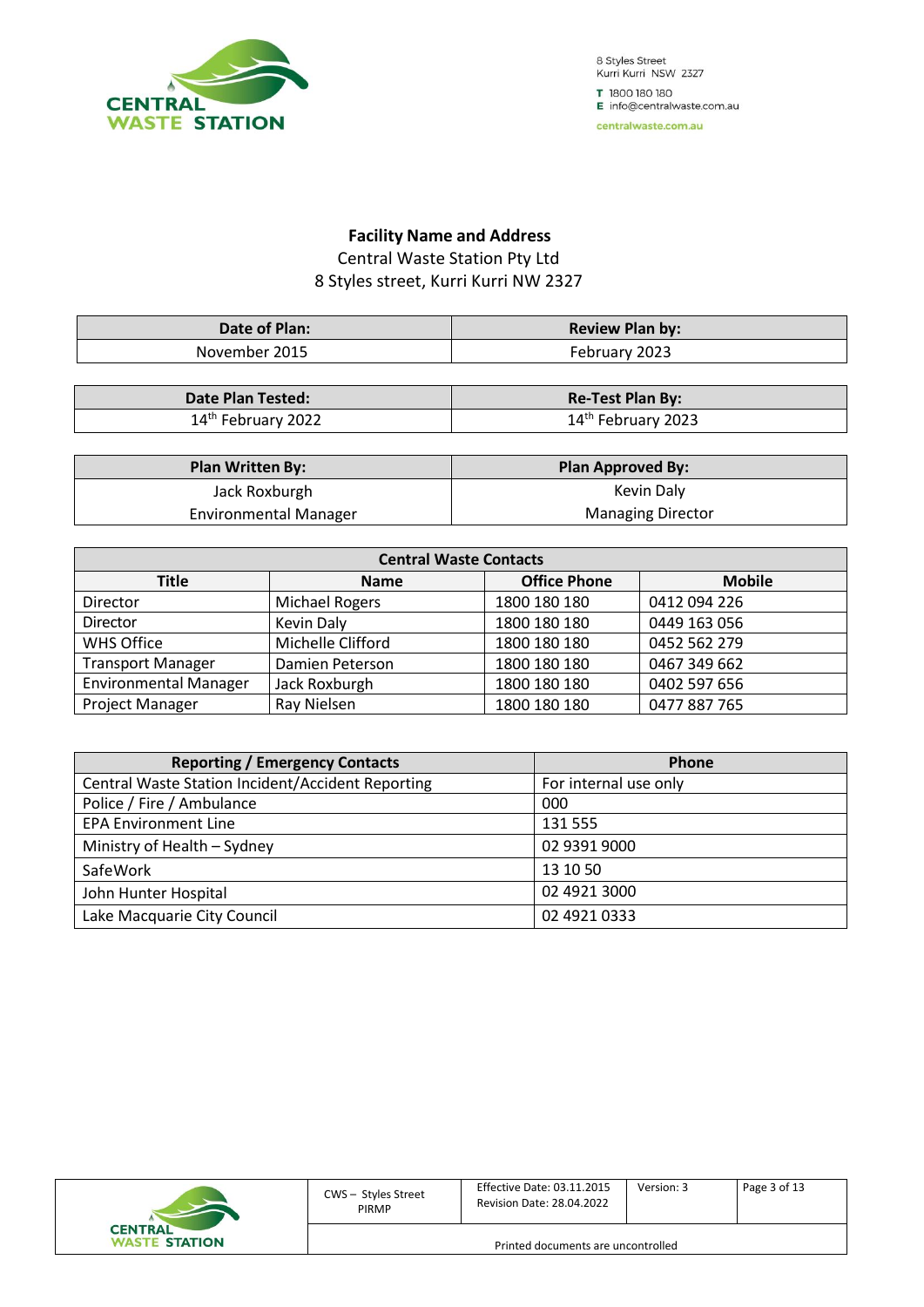

#### <span id="page-3-0"></span>**2 INTRODUCTION AND LEGISLATIVE REQUIREMENTS**

This Pollution Incident Response Management Plan (PIRMP) has been prepared to describe the processes required to prepared and respond to pollution incidents at Central Waste Station, 8 Styles street, Kurri Kurri, NSW 2327.

The Protection of the Environment Legislation Amendment Act 2011 (POELA Act) introduced several changes to the way pollution incidents are reported, managed and communicated to the community.

The Act includes a new requirement under Part 5.7A of the *Protection of the Environment Operations Act 1997* (POEO Act) to prepare, keep, test, and implement a pollution incident response management plan.

If a pollution incident occurs in the course of an activity so that material harm to the environment (within the meaning of section 147 of the POEO Act) is caused or threatened, the person carrying out the activity must **immediately** implement this plan in relation to the activity required by Part 5.7A of the POEO Act.

A copy of this plan must be kept where the activity takes place and be made available on request by an authorised EPA officer and to any person who is responsible for implementing this plan.

Parts of the plan must also be available either on a publicly accessible website, or if there is no such website, by providing a copy of the plan to any person who makes a written request. The sections of the plan that are required to be publicly available are set out in clause 98D of the Protection of the Environment Operations (General) Regulation 2009.

#### <span id="page-3-1"></span>**3 OBJECTIVES**

The objectives of these plans are to:

- Ensure comprehensive and timely communication about a pollution incident to:
	- o Staff at the premises (Central Waste Station)
	- o Environment Protection Authority (EPA)
	- o NSW Ministry of Health
	- o SafeWork NSW
	- o Fire and Rescue NSW
	- o People outside the facility who may be affected by the impacts of the
	- o pollution incident
- Minimise and control the risk of a pollution incident at the facility by requiring identification of risks and the development of planned actions to minimise and manage those risks.
- Ensure that the plan is properly implemented by trained staff, identifying persons responsible for implementing it, and ensuring that the plan is regularly tested for accuracy and suitability.

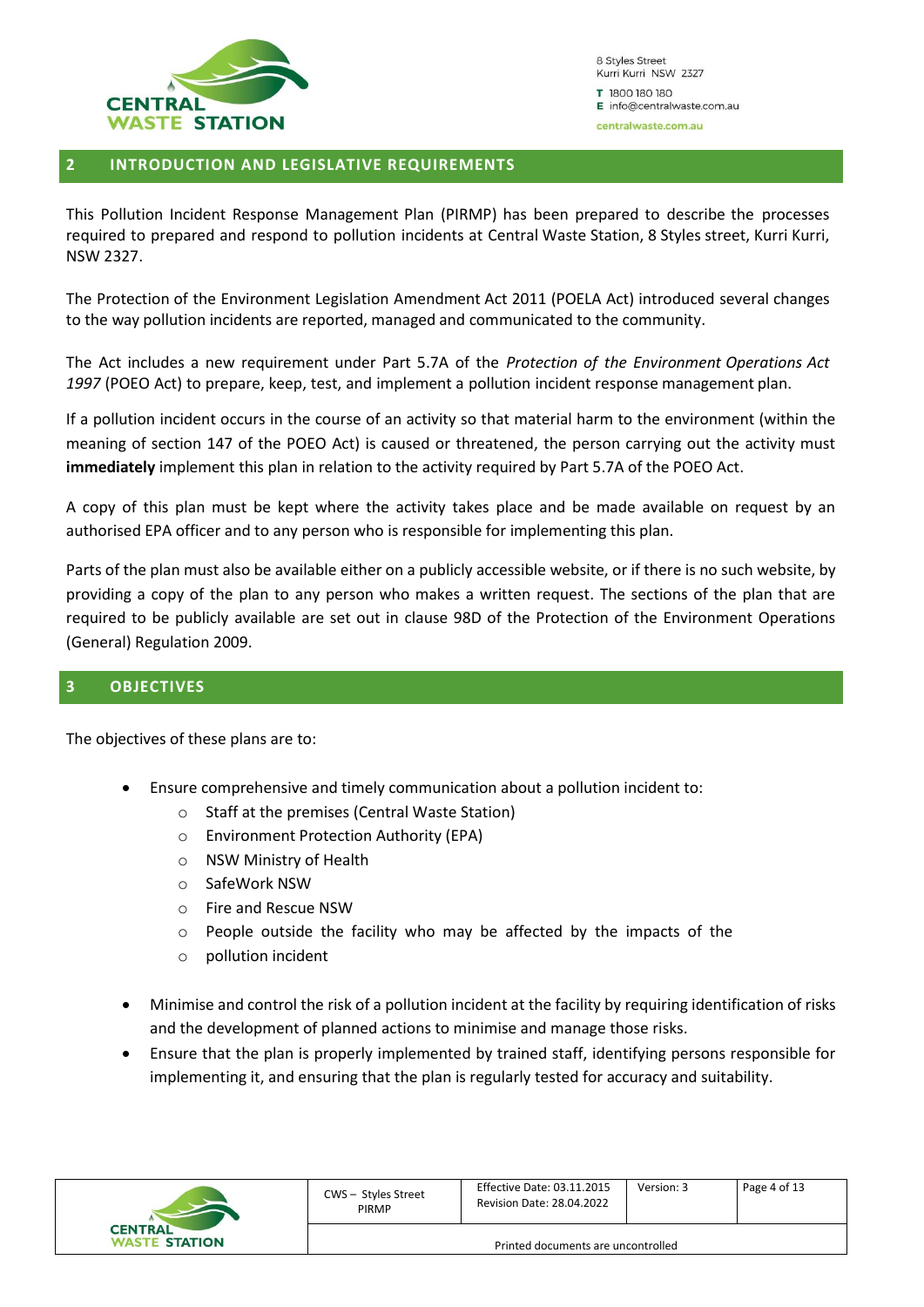

Beyond meeting the legislative requirements; the purpose of the plan is to reduce the risk of an environmental pollution incident occurring and given the residual risk that will always be present. Help to coordinate an appropriate and timely response should such an incident occur.

#### <span id="page-4-0"></span>**4 DOCUMENT CONTROL**

| <b>FUNCTION</b> | <b>POSITION</b>                        | <b>NAME</b>        | <b>SIGNATURE</b> | <b>DATE</b> |
|-----------------|----------------------------------------|--------------------|------------------|-------------|
| Prepared by     | <b>Environmental Manager</b>           | J Roxburgh         |                  | 03/12/2020  |
| Reviewed by     | <b>WHSE Manager</b>                    | M. Clifford        |                  | 03/12/2020  |
| Approved by     | <b>Central Waste Station Directors</b> | M Rogers<br>K Daly |                  | 03/12/2020  |

#### <span id="page-4-1"></span>4.1 DOCUMENT REVISION STATUS

Each page of this document bears a document name and revision date. When revisions to the document are issued, the following table will be updated to show the most recent revision level. The revised document will be forwarded to the holders of controlled copies. Recipients are responsible for destroying or marking "superseded" on the previous revision.

| <b>REVISION DATE</b> | <b>AMENDMENT DESCRIPTION</b> |  |  |
|----------------------|------------------------------|--|--|
| 28.04.2022           | General Update (JR)          |  |  |
|                      |                              |  |  |
|                      |                              |  |  |
|                      |                              |  |  |

#### <span id="page-4-2"></span>**5 ENVIRONMENTAL PROTECTION LICENCE (EPL) DETAILS**

| Name of licensee:            | <b>Central Waste Station</b>     |  |
|------------------------------|----------------------------------|--|
| ABN:                         | 44 604 989 433                   |  |
| Address:                     | 8 Styles Street, Kurri Kurri NSW |  |
| Company or business contact: | <b>Jack Roxburgh</b>             |  |
|                              | <b>Environmental Manager</b>     |  |
|                              | Phone: 0402 597 656              |  |
|                              | Email: jack@centralwaste.com.au  |  |
| <b>Website Address:</b>      | www.centralwaste.com.au          |  |

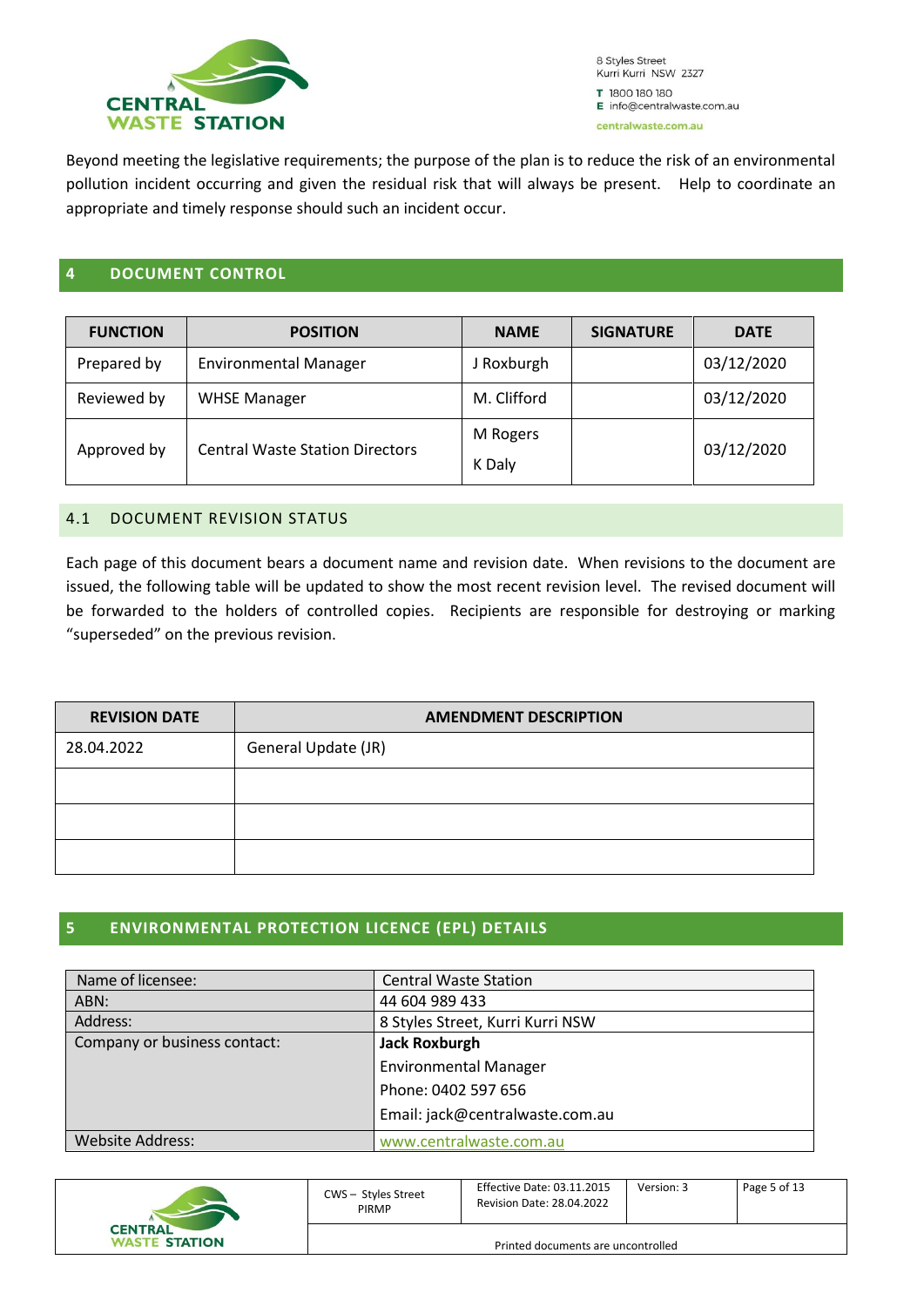

8 Styles Street<br>Kurri Kurri NSW 2327 T 1800 180 180 E info@centralwaste.com.au

centralwaste.com.au

#### <span id="page-5-0"></span>**6 RESPONSIBILITIES**

| Pollution Incident - Person/s Responsible      |                                   |  |  |
|------------------------------------------------|-----------------------------------|--|--|
| <b>PIRMP Activation</b>                        | <b>Ty Cheetham</b>                |  |  |
|                                                | <b>Yard Manager</b>               |  |  |
|                                                | 0435 904 954                      |  |  |
|                                                | Ty@centralwaste.com.au            |  |  |
|                                                | <b>Alternative Contact Person</b> |  |  |
|                                                | <b>Kevin Daly</b>                 |  |  |
|                                                | Director                          |  |  |
|                                                | 0449 163 056                      |  |  |
|                                                | Kevin@centralwaste.com.au         |  |  |
| <b>Notifying Relevant Authorities</b>          | <b>Jack Roxburgh</b>              |  |  |
|                                                | <b>Environmental Manager</b>      |  |  |
|                                                | 0402 597 656                      |  |  |
|                                                | Jack@centralwaste.com.au          |  |  |
|                                                |                                   |  |  |
|                                                | <b>Alternative Contact Person</b> |  |  |
|                                                | <b>Kevin Daly</b>                 |  |  |
|                                                | Director                          |  |  |
|                                                | 0449 163 056                      |  |  |
|                                                | Kevin@centralwaste.com.au         |  |  |
| <b>Managing Response to Pollution Incident</b> | <b>Jack Roxburgh</b>              |  |  |
|                                                | <b>Environmental Manager</b>      |  |  |
|                                                | 0402 597 656                      |  |  |
|                                                | Jack@centralwaste.com.au          |  |  |
|                                                |                                   |  |  |
|                                                | <b>Alternative Contact Person</b> |  |  |
|                                                | Kevin Daly                        |  |  |
|                                                | Director                          |  |  |
|                                                | 0449 163 056                      |  |  |
|                                                | Kevin@centralwaste.com.au         |  |  |

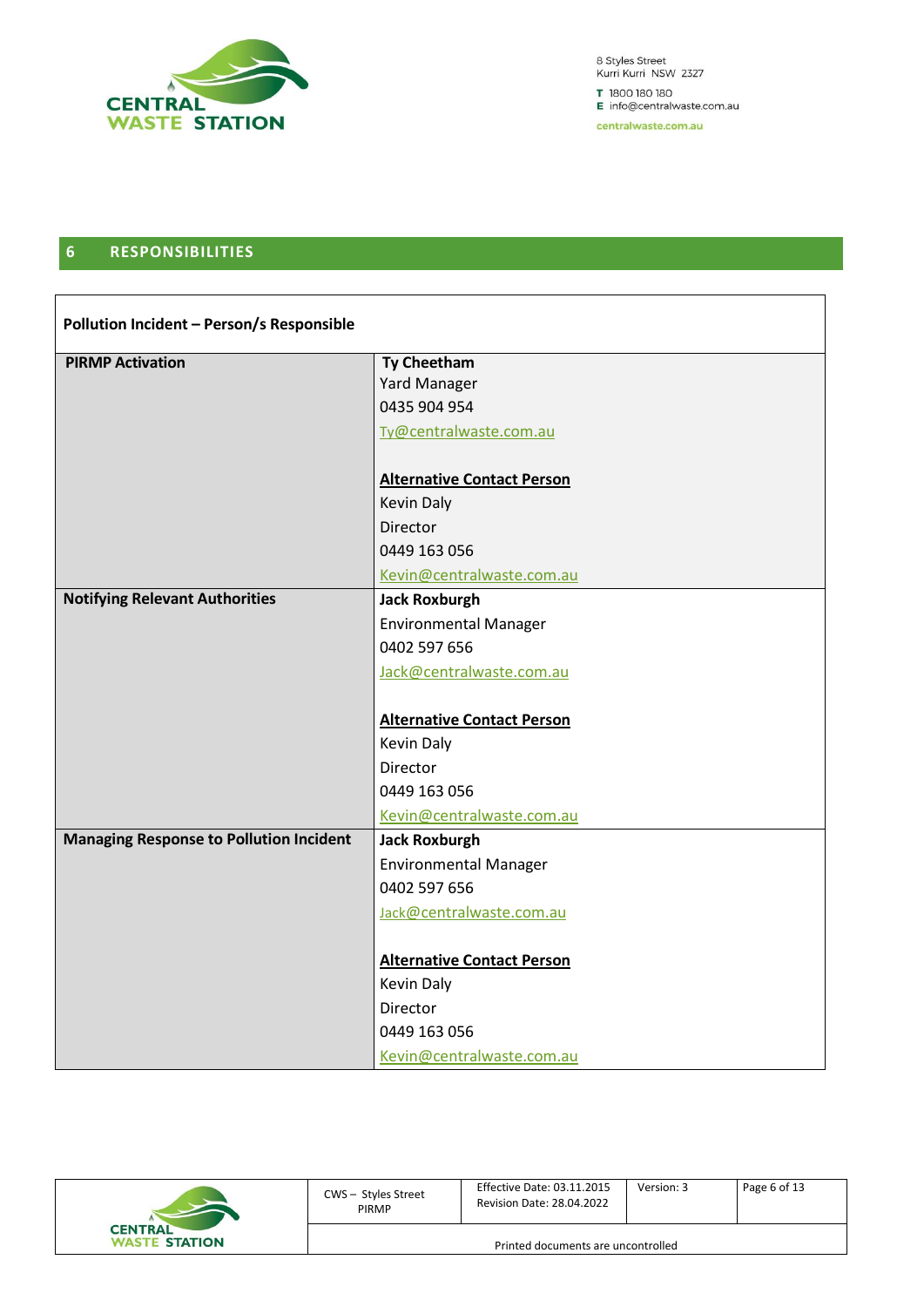

#### <span id="page-6-0"></span>**7 DEFINITION OF A POLLUTION INCIDENT**

The definition of a pollution incident is:

*Pollution incident means an incident or set of circumstances during or as a consequence of* which there is or is likely to be a leak, spill or other escape or deposit of a substance, as a *result of which pollution has occurred, is occurring or is likely to occur. It includes an incident or set of circumstances in which a substance has been placed or disposed of on premises, but it does not include an incident or set of circumstancesinvolving only the emission of any noise.*

A pollution incident is required to be notified if there is a risk of 'material harm to the environment', which is defined in section 147 of the POEO Act as:

- a. Harm to the environment is material if:
	- i. It involves actual or potential harm to the health or safety of human beings or to ecosystems that is not trivial, or
	- ii. It results in actual or potential loss or property damage of an amount, or amounts in aggregate, exceeding \$10,000 (or such other amount as is prescribed by the regulations) and
- b. Loss includes the reasonable costs and expenses that would be incurred in taking all reasonable and practicable measures to prevent, mitigate or make good harm to the environment.

Industry is now required to report pollution incidents immediately to the EPA, NSW Health, Fire and Rescue NSW, SafeWork NSW and the local council. 'Immediately' has its ordinary dictionary meaning of promptly and without delay. These strengthened provisions will ensure that pollution incidents are reported directly to the relevant response agencies so they will have direct access to the information they need to manage and deal with the incident in a faster manner.

There are now associated offences, for individuals and corporations, for not preparing a plan, not keeping the plan at the premises to which it relates, not testing the plan in accordance with the Regulations and not implementing the plan in the case of an incident.

#### <span id="page-6-1"></span>**8 POLLUTION INCIDENT RESPONSE PROCEDURE**

Whoever is aware of the pollution incident must immediately contact the individuals responsible for managing the incident response and the relevant authorities. The person(s) who may be aware of an incident are:

- Employee of Central Waste Station
- Employer or principal (Central Waste Station)
- Occupier of the premises or
- Person carrying out an activity (Not being a Central Waste Station employee)

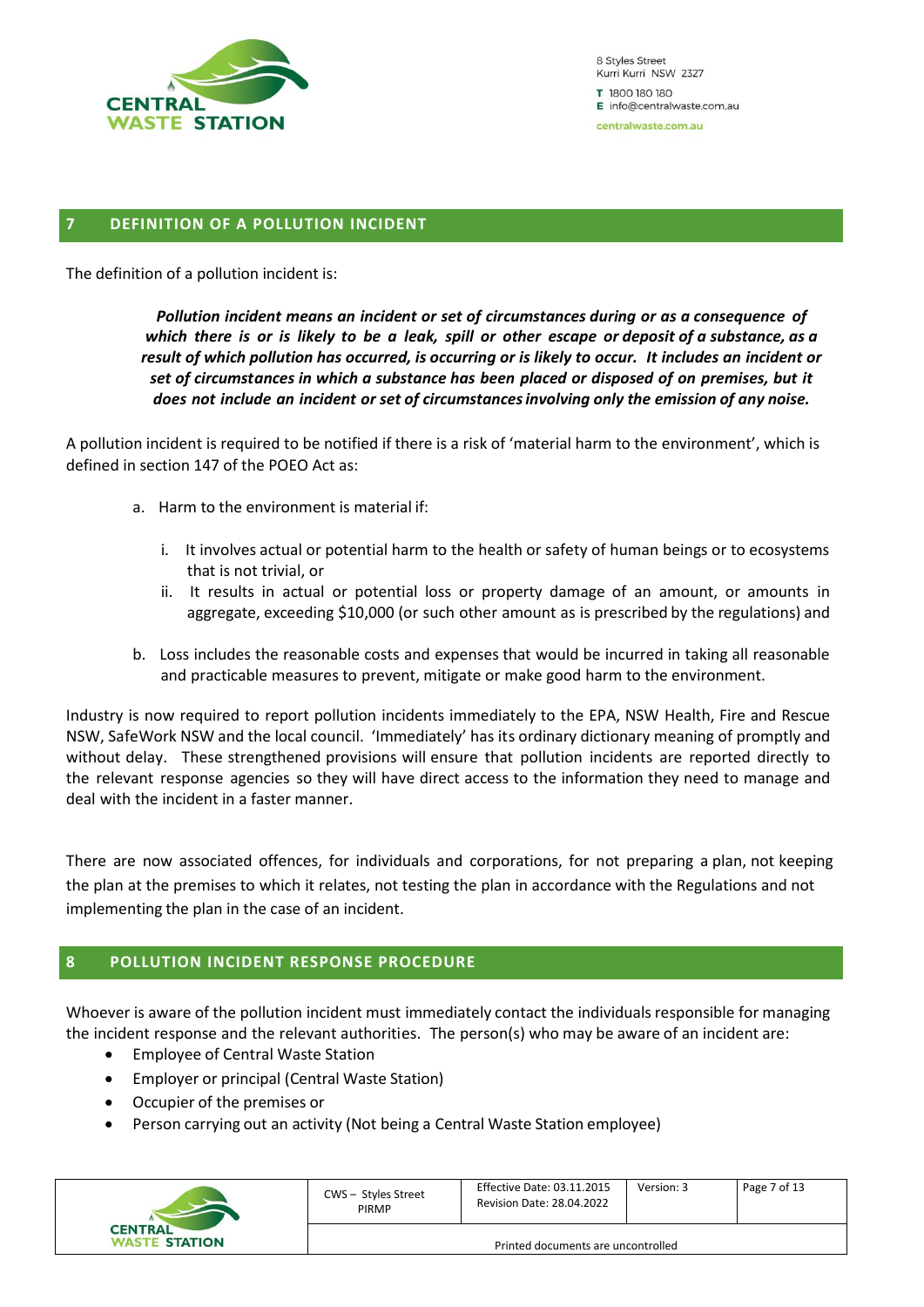

The position title and 24 hour contact details of individuals responsible for managing the incident response and notifying the relevant authorities are in **appendix 1**.

In the event of that the Site Manager, Supervisor, or weighbridge operator cannot be contacted, Central Waste Station employee shall manage the incident response and notify the relevant authorities. If the incident presents an immediate threat to human health, environment or property then initially contact the following Central Waste Station officers as appropriate.

- 1. Staff are to inform the Site Manager.
- 2. In the absence of the Site Manager, staff and contractors are to inform the Environmental Manager.

The Site Manager – must then perform the following actions:

- 1. Investigate to determine the legitimacy and extent of the incident.
- 2. Organise equipment and resources to ensure the area is safe and controlled e.g. isolate area (evacuate/barriers), traffic diversion (barriers/signage) etc. If the incident is a spill it must be prevented from entering the waterways or storm water drains.
- 3. Determine roles and responsibilities to obtain the required assistance.
- 4. Call 000, if the incident presents an immediate threat to human health or property, fire rescue NSW, NSW Police and the NSW ambulance service are the first responders, as they are responsible for controlling and containing incidents. Liaise with these agencies and act on any instructions given once they arrive on- site.
- 5. Follow pollution incident reporting procedures on section 9 of this document.
- 6. Delegate the role of informing the neighbours via door knocking or by phone call

If an area or site evacuation is required follow the "The Environmental Manager – must then perform the following actions:

- 1. Investigate to determine the legitimacy and extent of the incident.
- 2. Organise equipment and resources to ensure the area is safe and controlled e.g. isolate area (evacuate/barriers), traffic diversion (barriers/signage) etc. If the incident is a spill it must be prevented from entering the waterways or storm water drains.
- 3. Determine roles and responsibilities to obtain the required assistance.
- 4. Call 000, if the incident presents an immediate threat to human health or property, fire rescue NSW, NSW Police and the NSW ambulance service are the first responders, as they are responsible for controlling and containing incidents. Liaise with these agencies and act on any instructions given once they arrive on- site.
- 5. Follow pollution incident reporting procedures on section 9 of this document.
- 6. Delegate the role of informing the neighbours via door knocking or by phone call.
- 7. If an area or site evacuation is required follow the "Central Waste Station Emergency Evacuation Plan".
- 8. Conduct an investigation into the incident, debrief staff and recommend actions to reduce the risk of the incident occurring again.
- 9. This plan must be reviewed within one month of a pollution incident occurring.

#### <span id="page-7-0"></span>**9 NOTIFICATION OF RELEVANT AUTHORITIES**

| <b>CENTRAL</b><br><b>WASTE STATION</b> | CWS - Styles Street<br><b>PIRMP</b> | Effective Date: 03.11.2015<br><b>Revision Date: 28.04.2022</b> | Version: 3 | Page 8 of 13 |
|----------------------------------------|-------------------------------------|----------------------------------------------------------------|------------|--------------|
|                                        | Printed documents are uncontrolled  |                                                                |            |              |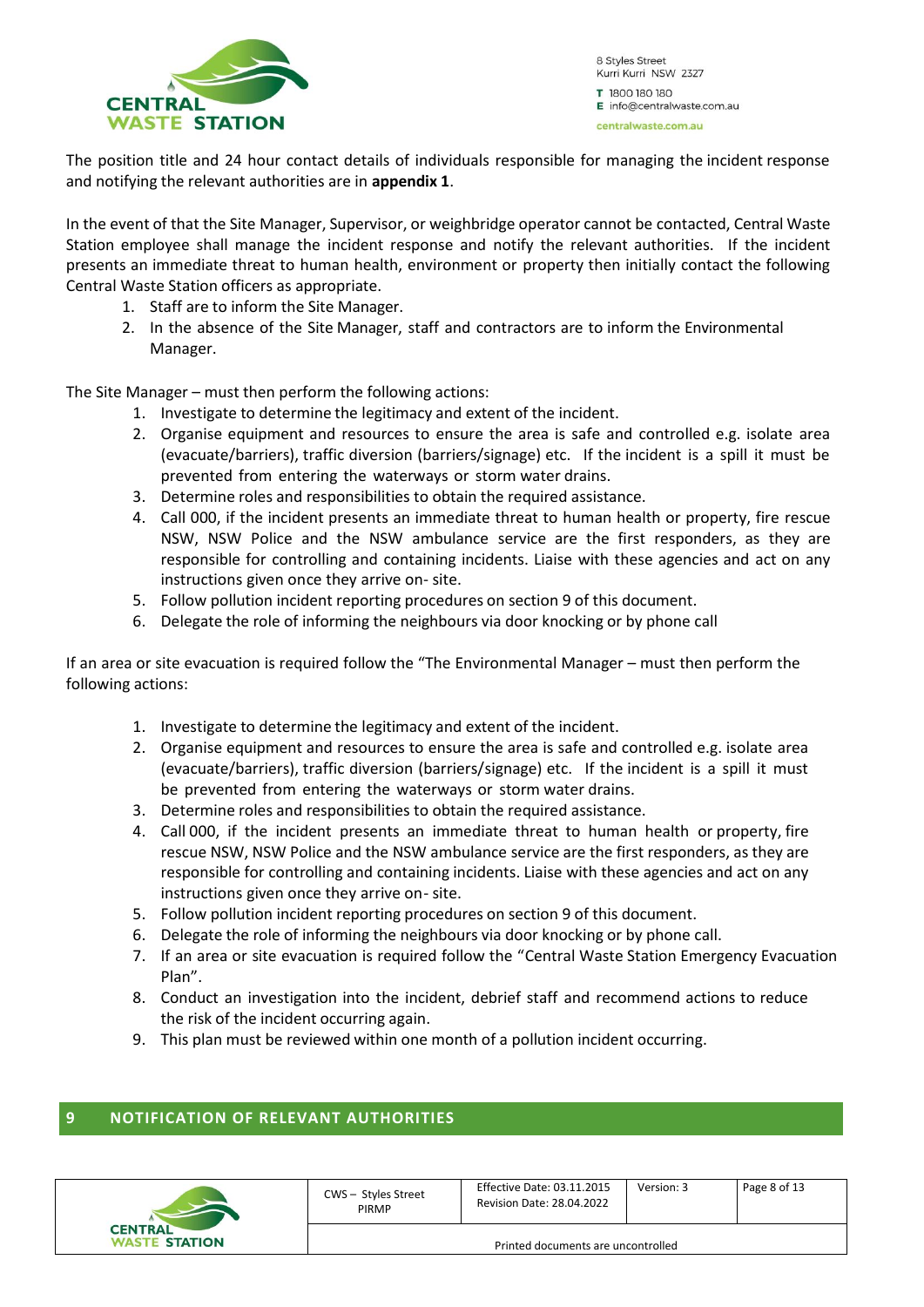

#### **These NSW State Government agencies need to be contacted during any pollution incident that will cause material harm to the environment:**

- **1. Fire & Rescue NSW** 000 (first notification)
- **2. Environment Protection Authority** 131 555
- **3. Health NSW** nearest public health unit (PHU)

You need to identify the local Health Unit for the area in which the transportation of waste takes place and any area affected, or potentially affected, by the pollution. For a listing of local contact details (business hours) see:

[www.health.nsw.gov.au/Infectious/Pages/phus.aspx](http://www.health.nsw.gov.au/Infectious/Pages/phus.aspx)

#### **4**. **SafeWork NSW** – 131 050

#### **5**. **Local Authority**

You need to identify the local authority for the area in which the transportation of waste takes place and any area affected, or potentially affected, by the pollution to identify which council a location falls into see: [www.olg.nsw.gov.au/find-my-council](http://www.olg.nsw.gov.au/find-my-council)

#### <span id="page-8-0"></span>**10 LOCAL COMMUNITY, NEIGHBOUR NOTIFICATION AND COMMUNICATION PROCEDURE**

The incident controller from Emergency Services (NSW Police Force or Fire & Rescue NSW) leads the local community notification.

The **Environmental Manager** must consult with the Incident Controller on what community notification, if any, should be undertaken. The information that must be provided includes;

- the time, date, nature, duration, and location of the incident;
- the location of the place where pollution is occurring or is likely to occur;
- the nature, the estimated quantity or volume and the concentration of any pollutants involved, if known;
- the circumstances in which the incident occurred (including the cause of the incident, if known);
- the action taken or proposed to be taken to deal with the incident and any resulting pollution or threatened pollution, if known; and
- other information prescribed by the regulations
- Kevin Daly has the overall responsibility for public communication during an incident. In the event of a pollution incident, CWS will immediately contact identified neighbours and the local community.

The following notification methods will include but not limited to:

|                                        | CWS - Styles Street<br><b>PIRMP</b> | <b>Effective Date: 03.11.2015</b><br><b>Revision Date: 28.04.2022</b> | Version: 3 | Page 9 of 13 |  |
|----------------------------------------|-------------------------------------|-----------------------------------------------------------------------|------------|--------------|--|
| <b>CENTRAL</b><br><b>WASTE STATION</b> | Printed documents are uncontrolled  |                                                                       |            |              |  |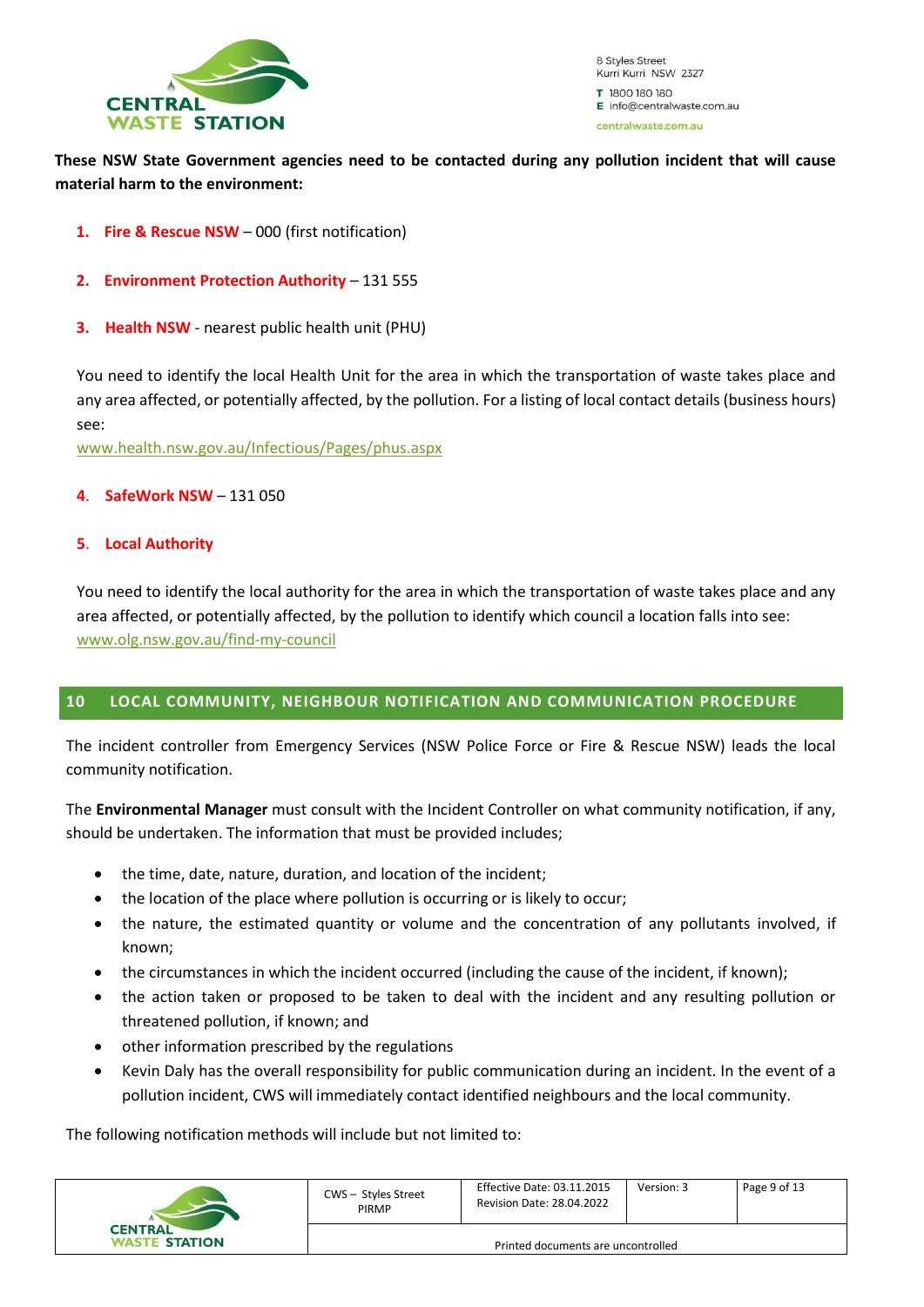

- Face to face contact;
- Telephone to advise community stakeholders of the incident with recommended actions to prevent or minimise harm such as close doors and windows, evacuate buildings or premises, not to drink or swim in water courses; and
- Potentially affected community members will be determined based on the nature / scale of the pollution incident and the current weather conditions Follow up communications with the community stakeholders will be carried out by the CWS Directors.

Further undertakings include but are not limited to the following:

- Face to face contact;
- Telephone calls;
- Letterbox drops;
- Publication of updates on the CWS Website;
- Emailing of updates; and
- Door-knocking.

#### <span id="page-9-0"></span>**11 STAFF TRAINING**

Environmental awareness training will be provided to all personnel through the induction process to ensure awareness of project environmental requirements and commitments.

Nominated staff will be trained in Emergency Management, including the implementation and enactment of this PIRMP. Trained staff will be able to follow procedures and ensure that fires are controlled quickly without harm to individuals and that the site can be evacuated in a timely, safe, and calm manner.

Trained staff will understand the processes for communication with Emergency Services and will be able to follow any instructions provided by Emergency Services relating to safety of individuals and security of the site.

All operators will be provided with spill management training incorporating the use of spill kits.

All operators will be able to manage and controls spills and / or other unexpected chemical release quickly and effectively, ensuring no damage to the environment or harm to individuals occurs.

All operators will be aware of and understand the requirements of this document (PIRMP).

#### <span id="page-9-1"></span>11.1 TRAINING RECORDS

Records of employees being trained in the execution of this plan are retained in the site training matrix, training records folder, as well as personnel files.

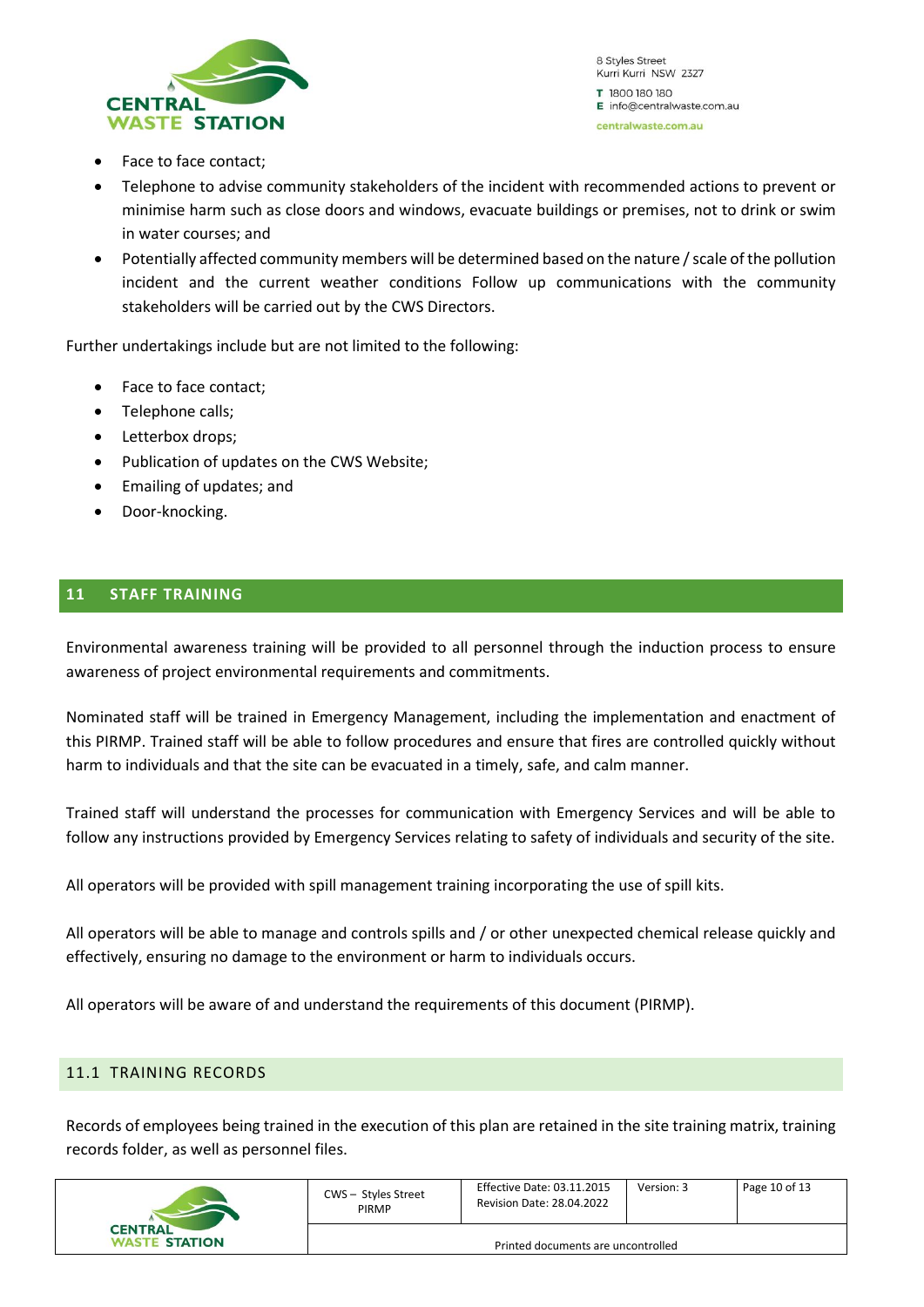

#### <span id="page-10-0"></span>**12 RELATIONSHIP WITH OTHER EMERGENCY PLANS**

In the event of an environmental pollution incident staff must follow this Pollution Incident Response Management Plan. However, should an incident require the evacuation of staff the existing Emergency Plan procedure must be followed.

It must be noted that the Central Waste Station must still meet its obligations under the "Pollution Incident Response Management Plan" even in the event of an emergency

#### <span id="page-10-1"></span>**13 TESTING AND UPDATING OF THE PIRMP**

It is a legal requirement to test the plan every 12 months and within 1 month of any pollution incident. The testing of the PIRMP is to be carried out in such a manner as to ensure that the information included in the plan is accurate and up to date, and that each plan is capable of being implemented in a workable and effective manner.

Testing will involve undertaking desktop simulations of incidents and if necessary, completing exercises or drills. Testing will cover all the components of the PIRMP, including the effectiveness of the training.

Internal auditing will also be undertaken by verifying data contained in it is accurate and competencies required by personnel are current audit records are maintained within the IMS. In the light of an incident, whether the information included in the plan is accurate and up to date, and the plan is still capable of being implemented

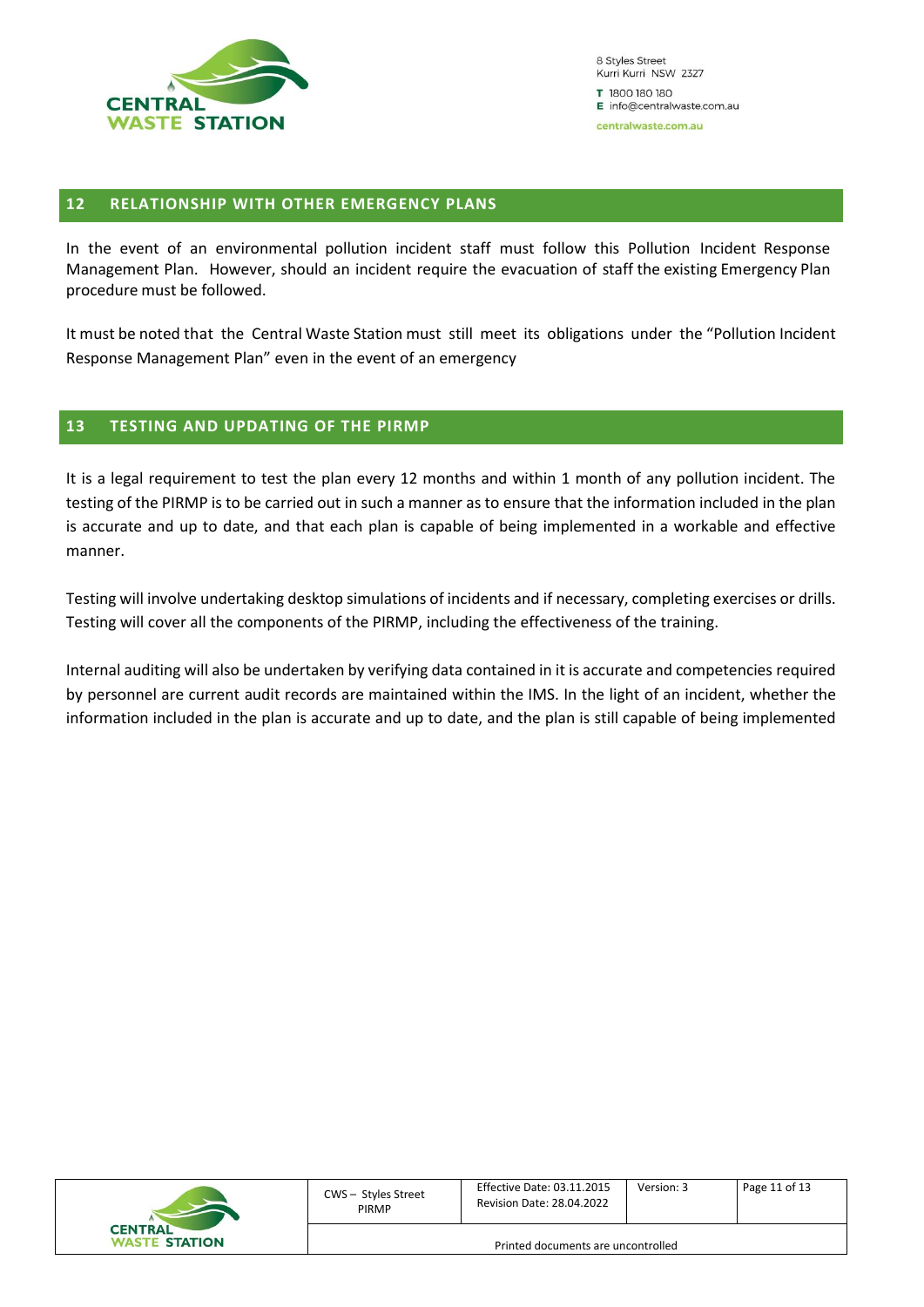

in a workable and effective manner. PIRMP Testing will be reported in IMS using the PIRMP Testing Form. Once the testing is completed, the PIRMP is reviewed and changes completed.

| <b>PIRMP TESTING DETAILS</b> |                                      |                                         |                           |                      |  |  |  |  |  |
|------------------------------|--------------------------------------|-----------------------------------------|---------------------------|----------------------|--|--|--|--|--|
| <b>Date Tested</b>           | <b>Tested By</b>                     | <b>Details</b>                          | <b>Findings</b>           | <b>Nest Test Due</b> |  |  |  |  |  |
| 14.02.2022                   | Roxburgh /<br>Jack<br>Ty<br>Cheetham | Simulated fuel spill within<br>the yard | <b>Executed correctly</b> | Feb 2023             |  |  |  |  |  |
|                              |                                      |                                         |                           |                      |  |  |  |  |  |
|                              |                                      |                                         |                           |                      |  |  |  |  |  |
|                              |                                      |                                         |                           |                      |  |  |  |  |  |
|                              |                                      |                                         |                           |                      |  |  |  |  |  |
|                              |                                      |                                         |                           |                      |  |  |  |  |  |

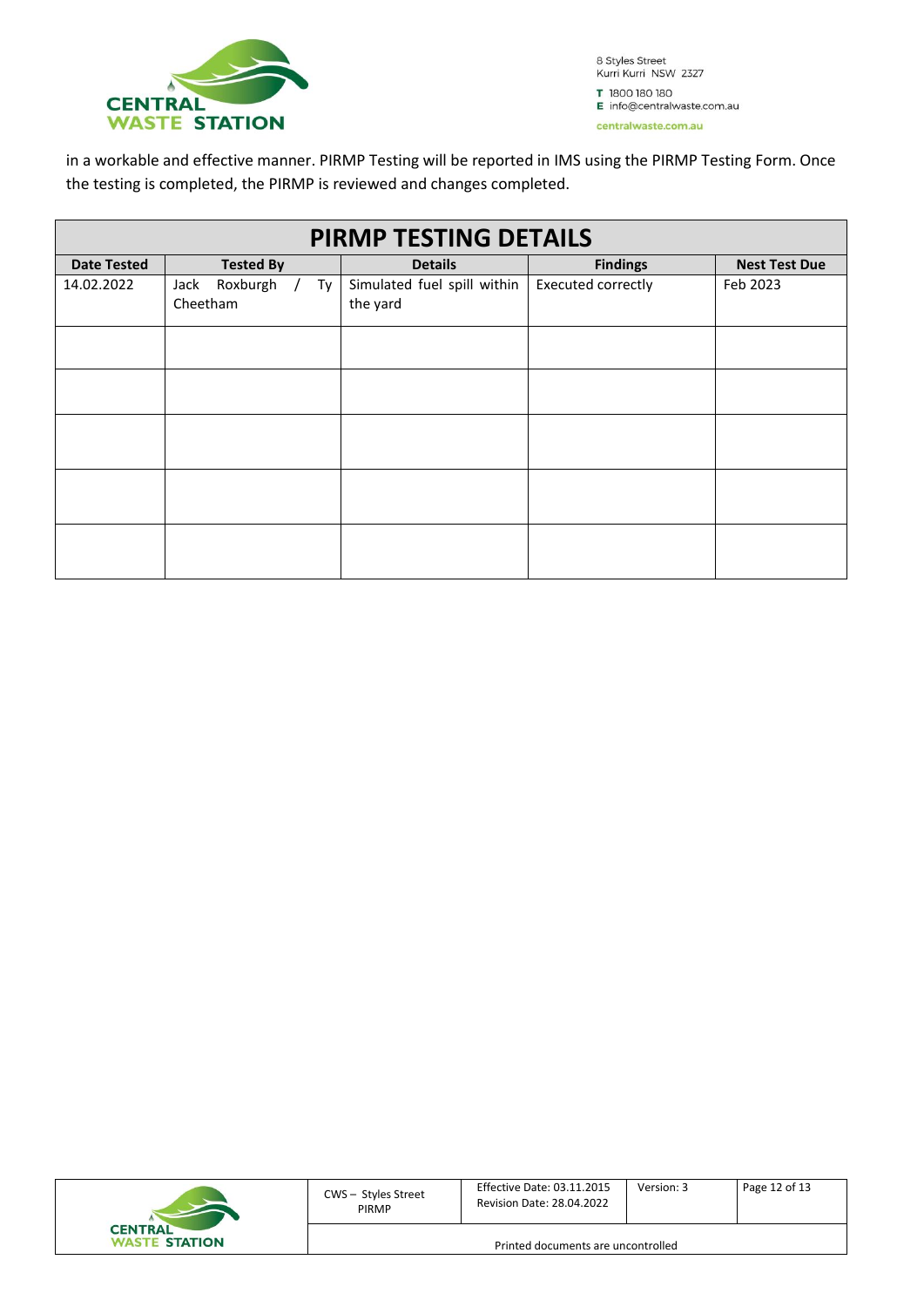

#### <span id="page-12-0"></span>**14 REFERENCES**

- Protection of the Environment Operations Act 1997
- Protection of the Environment (Waste) Regulation 2014
- Protection of the Environment Operations (General) Amendment (Pollution Incident Response Management Plans) Regulation 2012
- Environment Protection Licence (EPL) 20065
- EPA's Guideline: Preparation of Pollution Incident Response Management Plans

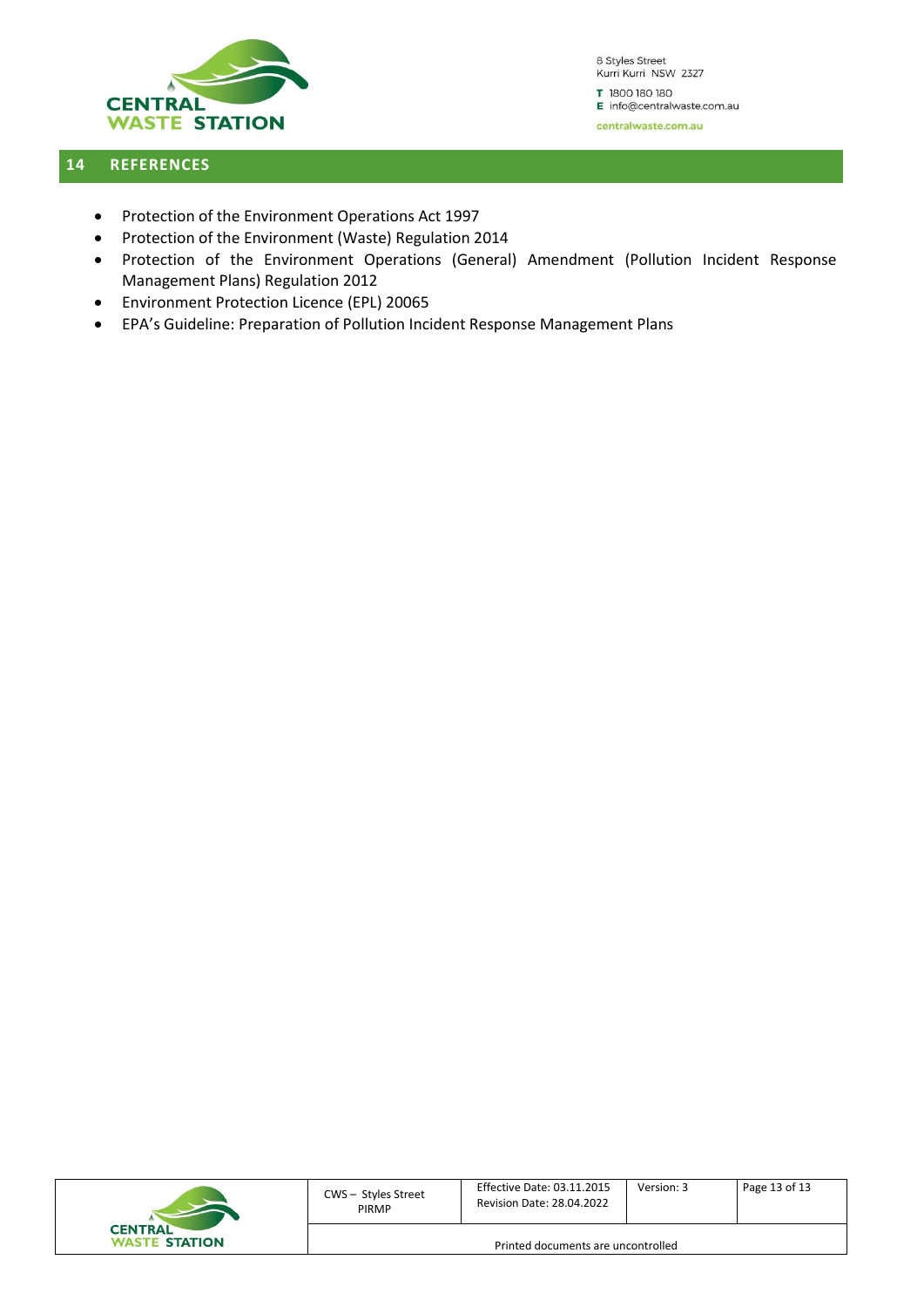

### **APPENDIX 1 – On Site Incident Management Procedure**



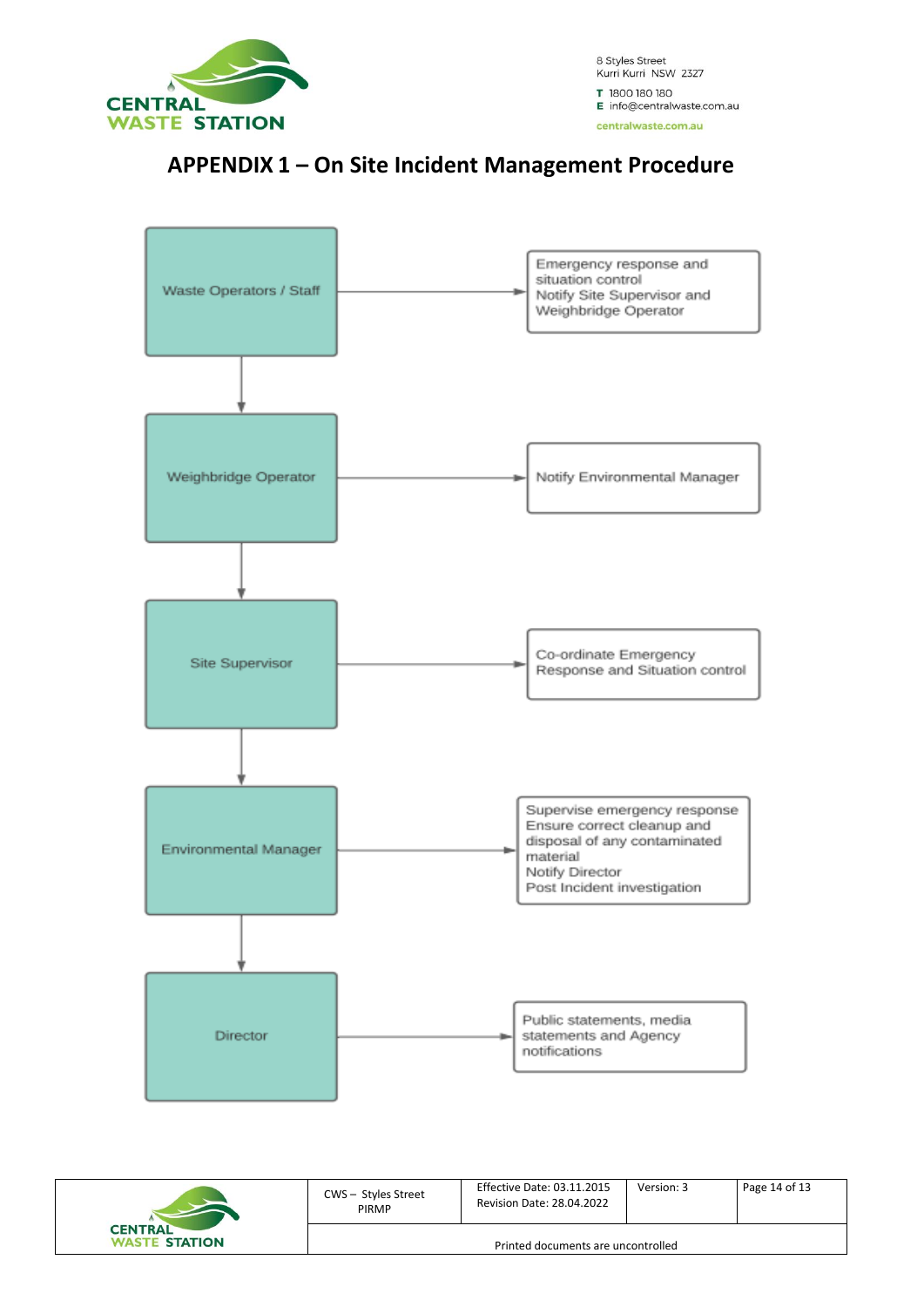

### **APPENDIX 2 – On-Site Incident Management Resources**

| No.            | <b>Equipment</b>               | <b>Location</b>                    |  |  |
|----------------|--------------------------------|------------------------------------|--|--|
| $\mathbf{1}$   | Eye Wash Station               | Pond                               |  |  |
| $\overline{2}$ | First Aid Kits x 3             | Main Office                        |  |  |
|                |                                | Shed 1/Recycling Plant             |  |  |
| 3              | 2-Way Radio / Mobile Phones    | Weighbridge                        |  |  |
|                |                                | <b>Plant Operators</b>             |  |  |
|                |                                | Main Site Office                   |  |  |
| $\overline{4}$ | Email / Phone                  | Main site Office                   |  |  |
| 5              | Spill Kit x 3                  | Weighbridge/Recycling Plant/Shed 1 |  |  |
| 6              | Clean Sweep Absorbent Material | Weighbridge                        |  |  |
| $\overline{7}$ | Fire Extinguishers x 15        | Main Office                        |  |  |
|                |                                | Shed 1                             |  |  |
|                |                                | Shed 2                             |  |  |
|                |                                | Shed 3                             |  |  |
|                |                                | <b>Recycling Plant</b>             |  |  |
|                |                                |                                    |  |  |
| 8              | <b>Fire Hoses</b>              | Shed 1 / Shed 2                    |  |  |
| 9              | Fire Hydrant                   | <b>Central Yard</b>                |  |  |
| 10             | Traffic Control / Signage      | <b>Central Yard</b>                |  |  |